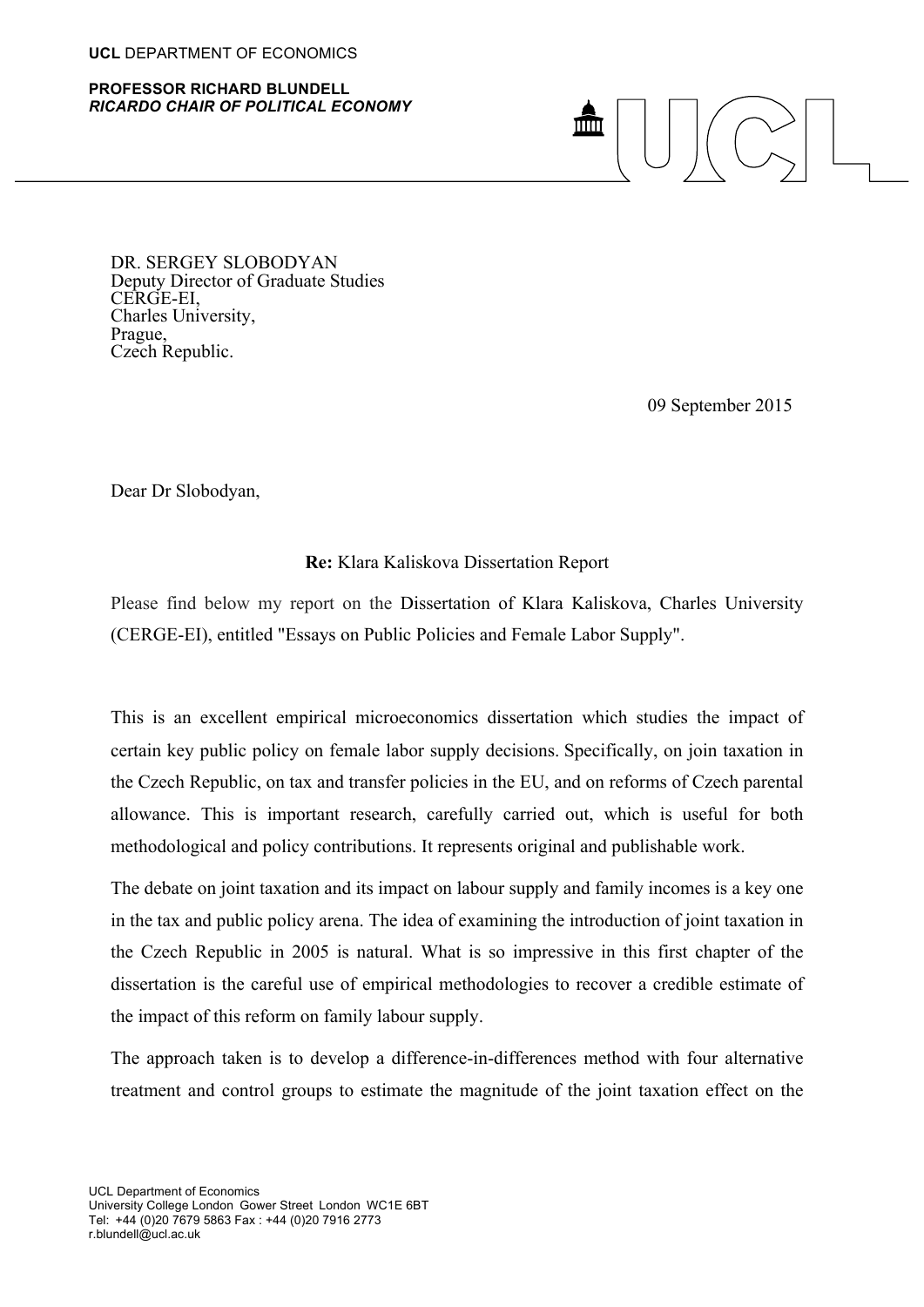labor supply of Czech married couples with children. One important aspect of the Czech reform was that joint taxation was introduced as a voluntary option and therefore the estimated parameters are a lower bound for the effect of mandatory joint taxation. Nonetheless, the estimated impact is strong and negative on the labour supply of married women reducing employment by more than two percentage points. The impact on women was found to be much stronger than for men, in line with previous literature on family labour supply. The dissertation considers a number of robustness results that confirm this conclusion. Particularly she is able to show that those women who experienced the highest change in work incentives responded with the largest decrease in employment.

The second chapter is impressive as it considers responses to tax and benefit policies across the EU using the EUROMOD micro-simulation model to calculate a participation tax rate for each individual in the micro-data. This is an original and convincing approach, which uses a detailed micro-data base and allows her to deal with the possible endogeneity of the participation tax rate. The results are equally impressive and show a strong impact of effective taxes across the EU, implying that a 10 percentage point increase in the participation tax rate decreases the female employment probability by 2 percentage points. These results are shown to be stronger for secondary educated women, for married women and for women with small children. Moreover, the effects appear to be highest for liberal welfare regimes such as those in Ireland and the UK belong. She shows how her results compare with the literature.

The final contribution in the dissertation examines the effect of the duration of paid parental leave on the labor supply of women after childbirth. It uses two reforms that occurred in the Czech Republic in 1995 and 2008. What is nice about this work is that it examines the impact of the two reforms on the complete career break after childbirth. This is then decomposed into the family leave duration effect and any subsequent period of unemployment. The results point to a substantive impact on inactivity of mothers from the 1995 reform that extended the paid parental leave from three to four years. However, the reform is shown to have no permanent impact on women's attachment to the labour market. Finally, the 2008 reform, which went in the opposite direction, is used to confirm these findings.

In sum, I regard this thesis to be original and of excellent quality. The dissertation thesis satisfies formal and content requirements for a PhD thesis in economics, and I am delighted to recommend the dissertation for a defense.